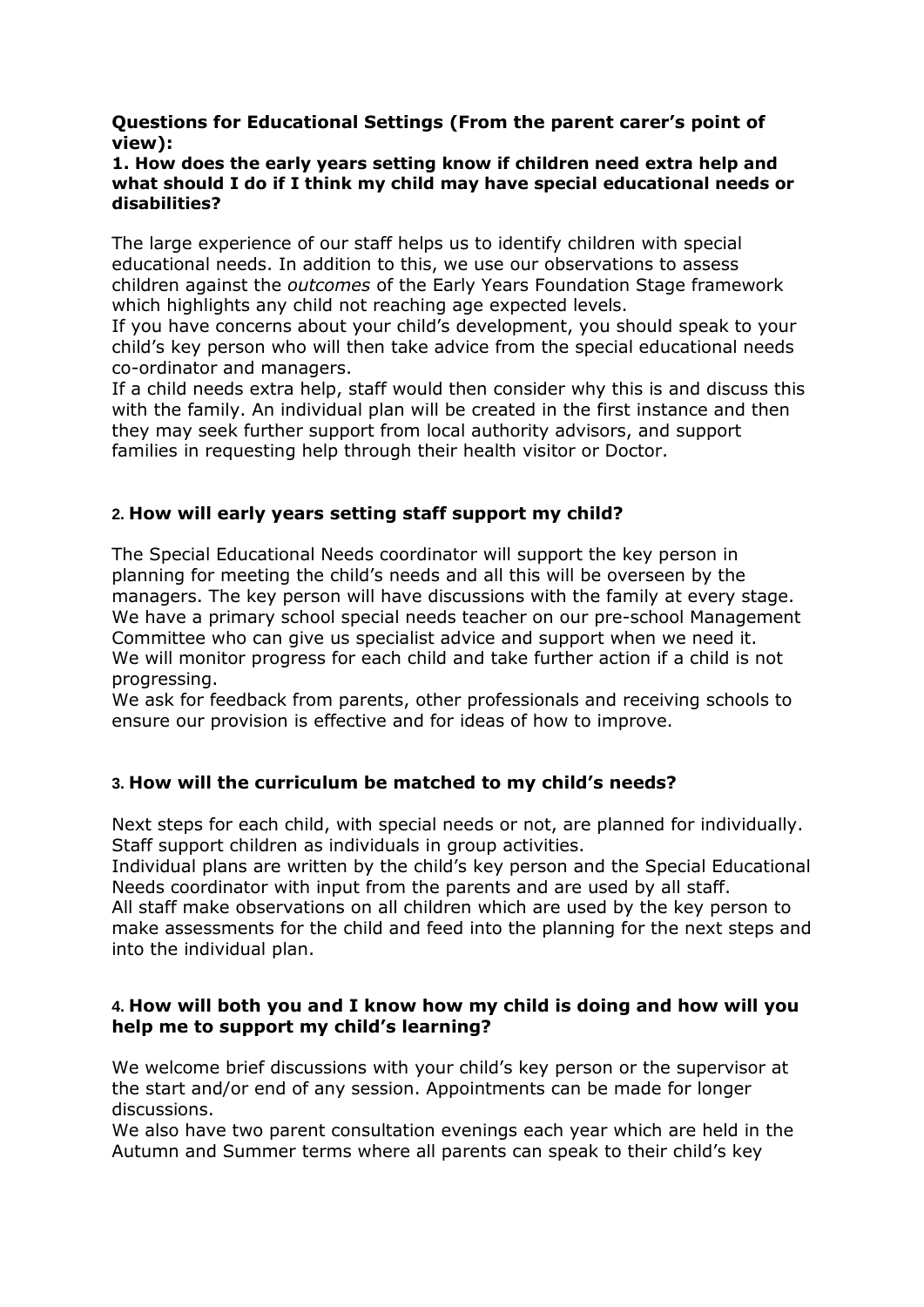person about progress. During the consultation evenings we run a workshop to give parents a taste of some of the activities we do with the children.

We use our online journal to share with parents what a child has been doing at pre-school and also ask the parents to put on photos and experiences from outside pre-school.

We offer parenting courses, in conjunction with St. Mary's Church, which have been very successful.

We invite parents to help in pre-school once their children have settled.

# **5. What support will there be for my child's overall well being?**

As a pre-school with a caring Christian ethos, the pastoral care of our children and their families is a top priority.

We have policies and procedures to cover administration of medicines and we seek specialist training if required.

We monitor the well-being of the children in our care and will seek extra support if needed.

We have policies and procedures for promoting positive behaviour. We have in the past used volunteers and, where finances allow, extra staff in order to avoid exclusions.

We complete an inclusion review annually to reflect on measures taken to meet the needs of all our children and plan ways we can improve.

### **6. What specialist services and expertise are available at or accessed by the early years setting?**

We have no specialist staff but offer experience and an enthusiasm to provide care and support. We also have access to the wider support of St. Mary's Church who are our owners.

All staff use some sign language.

As well as experience of working with children with special needs, we have experience of working with speech and language therapists, physiotherapists, health visitors and social workers.

## **7. What training are the staff, supporting children with SEND, had or are having?**

Our staff have completed training on speech, language and communication development, autism and promoting positive behaviour. When a member of staff attends a course the learning is fed back to the whole team during the next staff meeting.

Our Special Educational Needs coordinator has attended SENCO training for inclusion, behaviour and autism as well as training on attachment and sensory exploration and has spent some time observing in specialist schools.

#### **8. How will my child be included in activities outside the early years setting including trips?**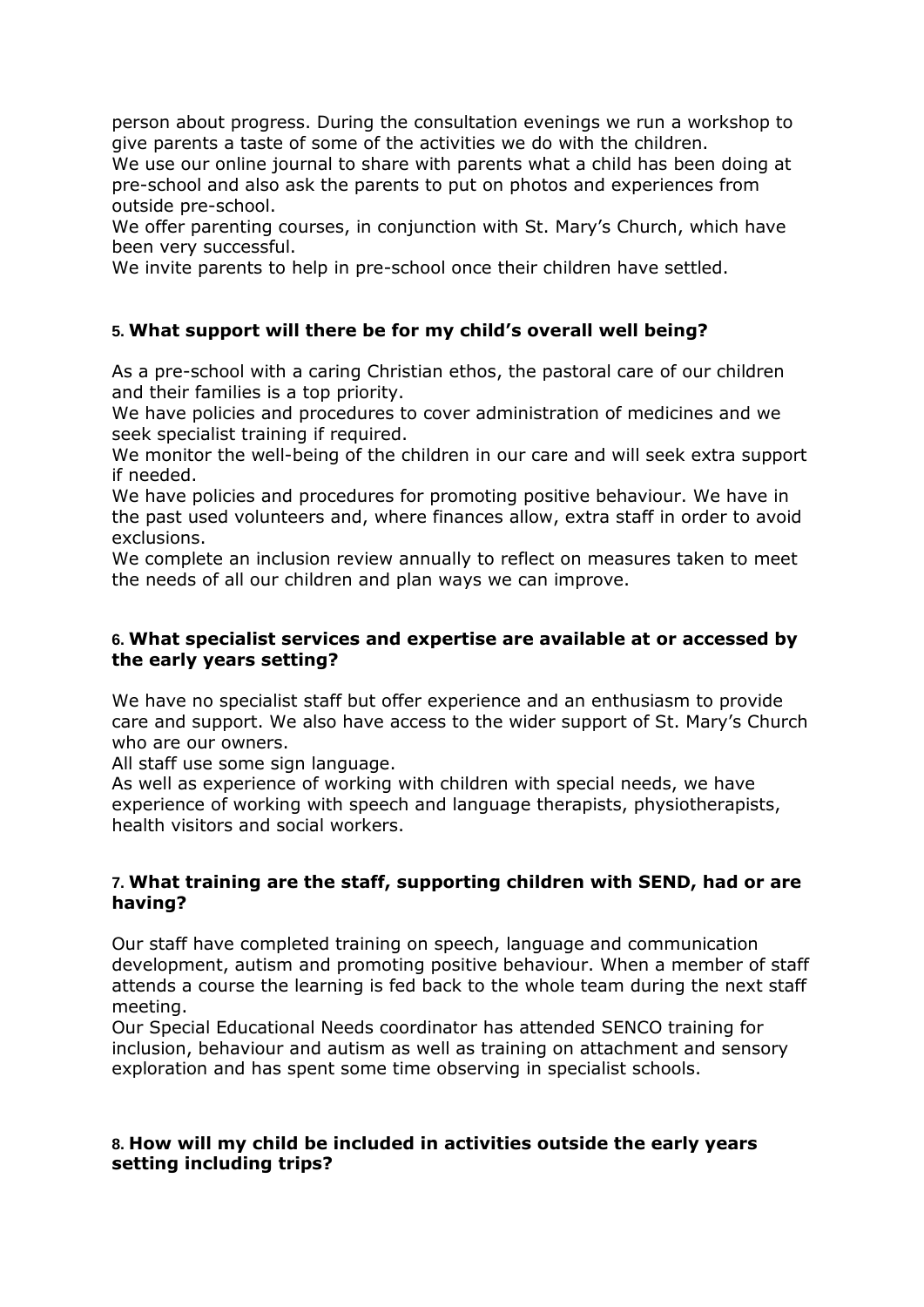Activities and trips are planned with the individual children in mind. If children have special needs, a risk assessment beforehand will ascertain whether special access arrangements need to be made or whether we need extra staff or volunteers to support us. For children with food allergies, special ingredients may need to be purchased in cooking activities. For children with sensory needs or skin conditions gloves may be required. Where we are unsure, we consult with the family.

## **9. How accessible is the early years setting environment? (Indoors and outdoors)**

Most areas of the setting are accessible with a wheelchair and there is a disabled toilet.

We use auditory and visual prompts for changes in activities such as a tambourine for a 5 minute warning, a visual count down to listening time, 'tidyup' music and 'music time' music, visual behaviour signs, a 'feelings' choice board and signing welcome song.

For parent carers whose first language is not English, we have a bank of contacts who could provide interpreting support and we check understanding. We encourage them to visit the setting to share their language and culture with all the children and often have dual language story telling sessions.

We regularly use equipment from the Children and Family Centre toy library such as sensory equipment.

We work with physiotherapists and occupational therapists to access special chairs, choosing boards etc.

### **10. How will the early years setting prepare and support my child to join the early years setting, transfer to a new setting/school?**

If there are known special needs before a child starts at our setting, we often arrange a home visit and arrange for the child to come to the pre-school for more than the usual one visit before starting. We may form a settling-in plan with the family if necessary. We have an on-line welcome booklet which has photos and text about the daily routines and activities at pre-school. Families can look at these with the child at home to help with the settling-in process. We ensure that the key person is present on the first few sessions a child attends to support them in building attachments and the parent or carer is welcome to stay until he/she is confident the child will settle and is also welcome to return early.

We use our online learning journal system to send photos to the parents to show how a child is settling we also contact parents by phone to keep them informed. We prepare all children for moving on to school by encouraging independence in changing shoes, putting coats on, hand washing, changing for PE sessions and managing a packed lunch. New teachers, practitioners and teaching assistants visit the setting and children and staff visit the new schools and settings. Each child's *Learning Journal* is passed onto the school or new setting with permission from parents.

For children with special educational needs, we use the local authority *transition framework* to agree with parents additional information which needs to be passed on to the new school/setting and meet with all parties to discuss the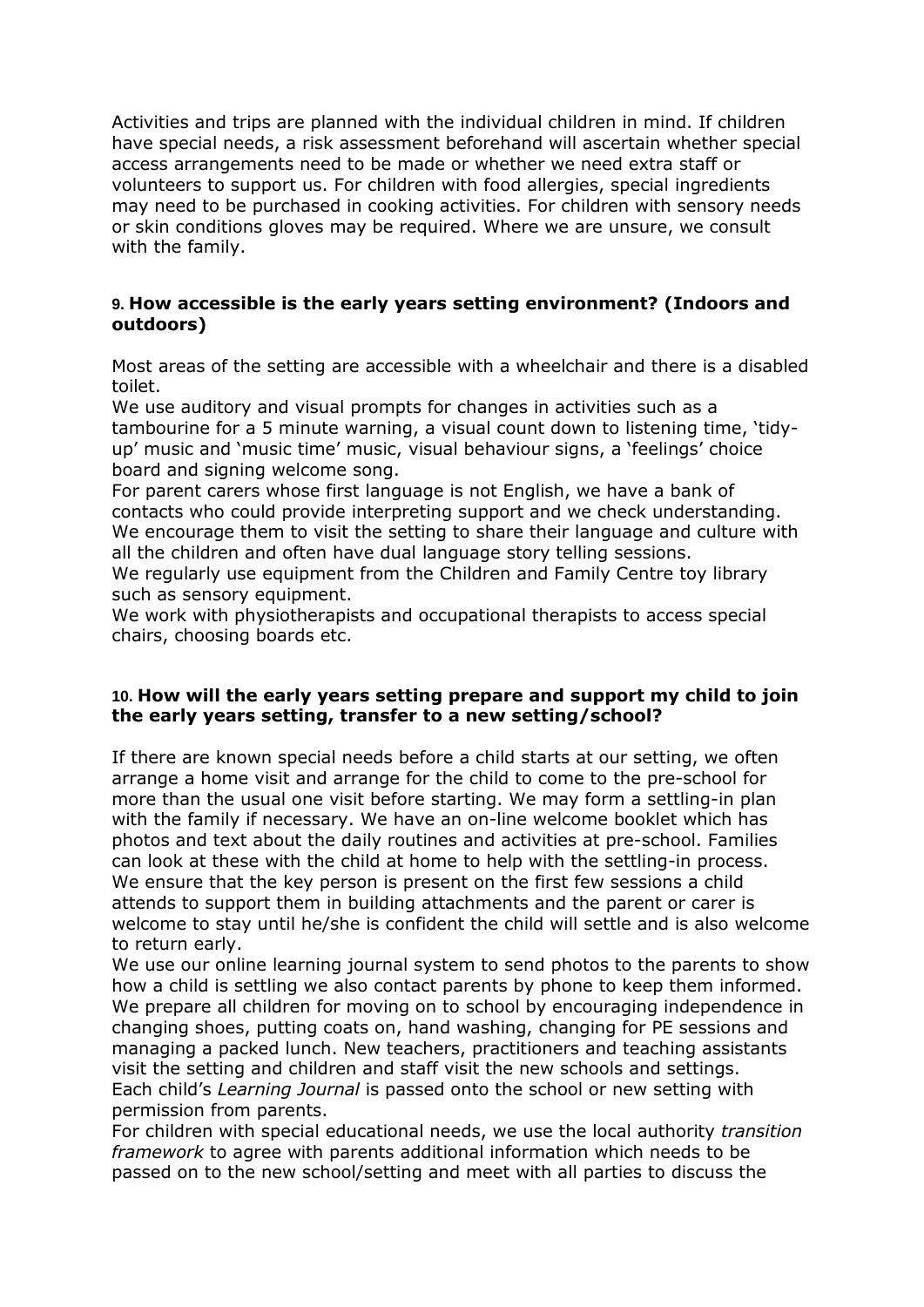transition. Extra visits, a more gradual start and extra visual resources may be arranged to aid the transition.

## **11. How are the early years setting's resources allocated and matched to children's special educational needs?**

All special educational needs funding from the local authority has been allocated to employing extra staff. In the past, we have also been able to use money from our reserves to pay for extra staff when managers and our management committee have agreed that there is a need. This is becoming more difficult, however, as our reserves fall with the low level of local authority funding. Some funds raised by our social committee has been used to provide sensory resources and resources for our 'feelings' area which particularly benefit children with special educational needs.

Much of our training budget is directed to training for skills in supporting children with special educational needs and we also allocate resources to pay for our special educational needs coordinator to spend time in that role.

### **12. How is the decision made about what type and how much support my child will receive?**

If the family or key person consider that extra support is needed for a child they will discuss it and involve the special educational needs co-ordinator and managers. A play plan will be created as the first step to ensure that all staff and the family are consistent in their support for the child. If further support is required, the special educational needs coordinator, with the agreement of the family, will request this from the local authority. If staff, family and local authority advisors consider that extra staff are required for support, a request will be made to the local authority for financial support and the management committee will need to decide whether the cost of extra staff can be covered.

## **13. How are parents involved in the early years setting? How can I be involved?**

We have two parent representatives on our management committee who will raise any concerns and ideas parents have and speak on behalf of the parents at meetings.

All parents are invited to contribute to reviews and revisions of policies and procedures.

Parents are invited to share skills and experiences with the children at preschool or to help generally with a session or outing.

Parents comment and contribute to the next steps set for the children every six weeks.

# **14. Who can I contact for further information?**

If your child is already at the setting your first point of contact is your child's key person. Our special educational needs coordinator is Louise Stokes. For further